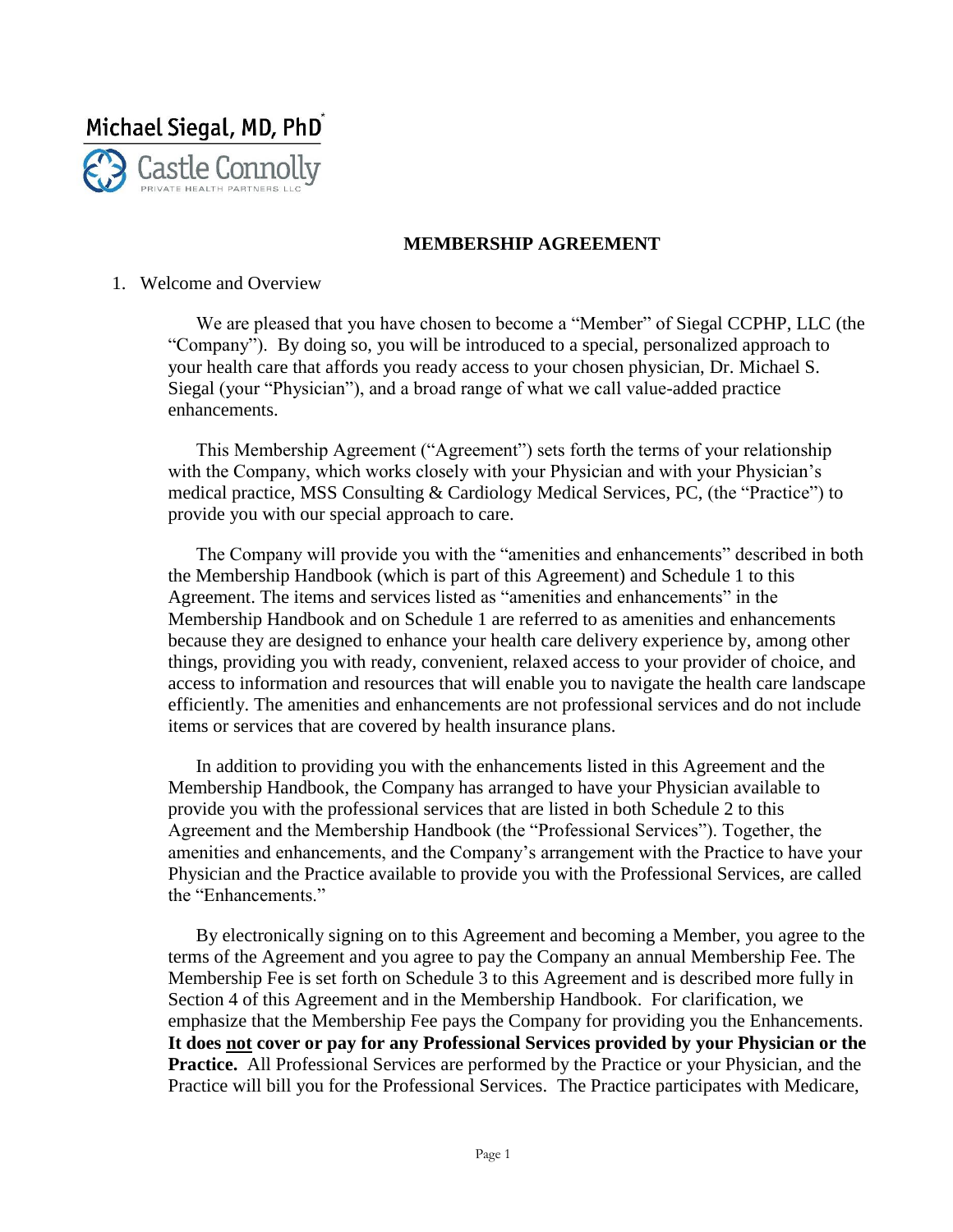and where applicable, accepts payment from Medicare as payment in full for Professional Services, subject to applicable deductibles, copayments and coinsurance.

### 2. You and Your Physician

Your Physician will be your primary treating physician for your internal medicine, and related services and will generally be available to you through the Communications Enhancements and in the manner described in Schedule 1 and the Membership Handbook. You understand, however, that your Physician may not be available from time to time due to illness, continuing medical education obligations, customary vacation periods or similar reasons. During any such unavailability, your Physician will designate a covering physician or other licensed medical professional to attend to your medical needs. Note that nothing in this Agreement will be deemed, construed or intended to influence or affect your Physician's or any covering practitioner's independent clinical judgment. Your Physician retains full and free discretion to exercise his professional medical judgment on your behalf.

### 3. The Role of the Company

The Company will provide you the Enhancements and has arranged with the Practice for the availability of your Physician to provide the Professional Services. The Company does not, however (as noted above), engage in the practice of medicine or provide any diagnostic, therapeutic or clinical services; and, to the extent that any act or service required or permitted to be rendered by the Company by any provision of this Agreement may be construed or deemed to constitute the practice of medicine (as that term may be defined under New York law), you agree that that provision will be void ab initio and you further agree to waive the performance of that act or service by the Company.

### 4. Membership Fee

You agree to pay to the Company the annual Membership Fee specified on Schedule 3. Unless you sooner terminate this Agreement, the Company will bill you for any Renewal Year (as defined in this Agreement) before the beginning of that year. You agree to pay the Membership Fee for each Renewal Year (or the initial installment for that year, as applicable) within thirty (30) days after invoicing. Failure to pay the invoiced Membership Fee in a timely manner may result in termination of this Agreement. The Company reserves the right to change the Membership Fee at any renewal date of this Agreement, by giving you at least thirty (30) days' advance written notice.

Since the Membership Fee does not cover or pay for any Professional Services provided by the Practice or your Physician, you agree not to submit to your health insurer or health plan any bill, invoice or claim for reimbursement or payment with respect to the Membership Fee. You also understand and agree that this Agreement is a service contract and not a contract of insurance. You acknowledge that you may, however, in your discretion, submit the Membership Fee for reimbursement to any flexible spending account, health reimbursement account, or medical savings account of your employer in which you participate, but that the Company makes no representation that any part of the Membership Fee will qualify to be reimbursed from any such account.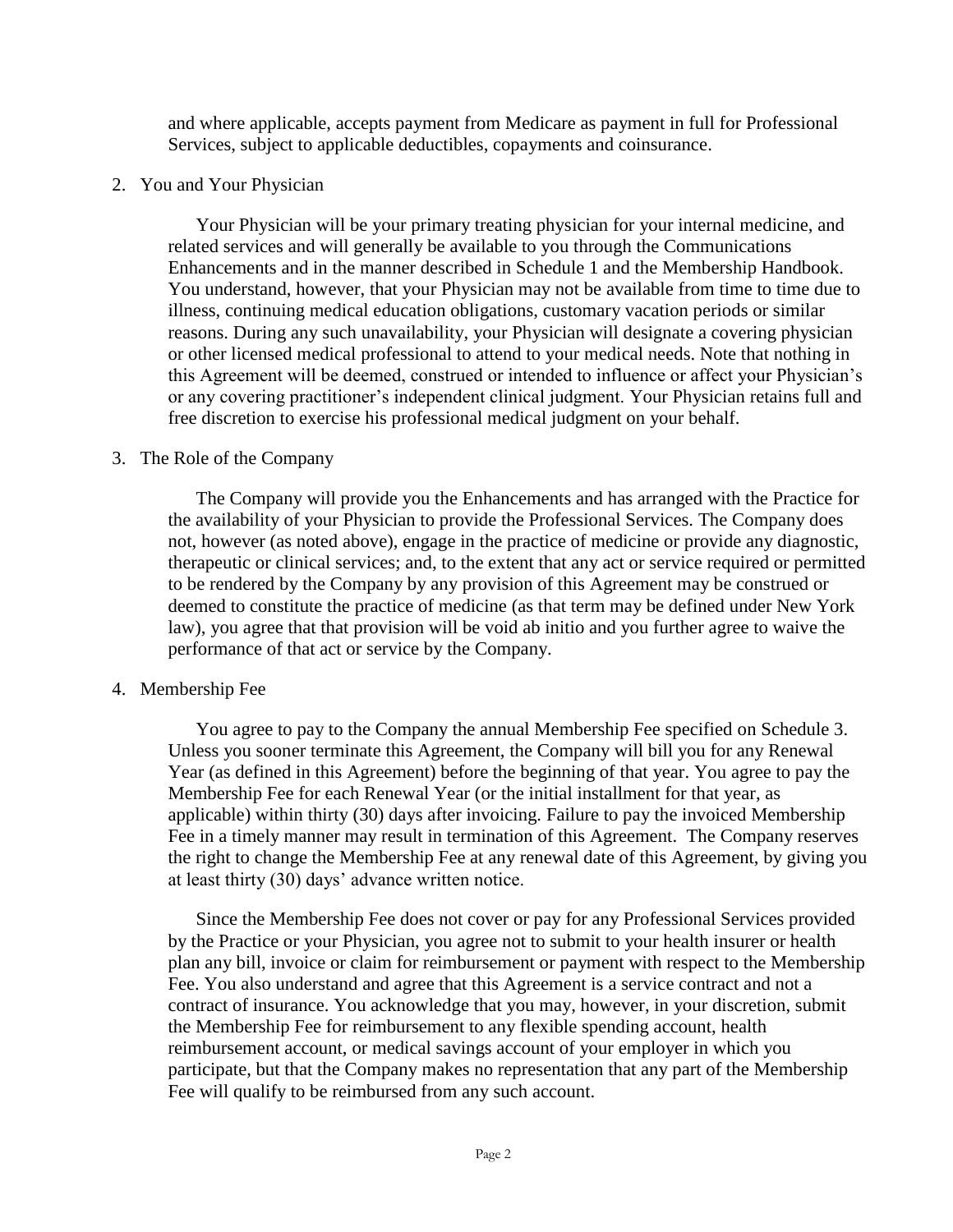#### 5. Amendments

The Company may revise the Enhancements provided under this Agreement after giving you at least thirty (30) days prior written notice. Any such revision will be reflected in an amended Schedule 1 to this Agreement that will be provided to you with the notice. Additional Enhancements will be subject to such terms and conditions as may be specified in the amended Schedule to this Agreement.

#### 6. Term and Termination

Unless this Agreement is otherwise terminated as provided herein, the initial term of the Agreement will be for one (1) year, commencing on the Effective Date (the "Initial Year"), and the Agreement will automatically renew for successive one year (1 year) periods (each, a "Renewal Year"), unless either party notifies the other party in writing, not less than thirty (30) days' prior to the expiration of the Initial Year or the Renewal Year, as applicable, of that party's desire not to renew this Agreement.

Either party may terminate this Agreement at any time for any reason upon thirty (30) days' prior written notice to the other party. If you terminate this Agreement, you will be refunded the pro-rata portion of your annual Membership Fee, minus an administrative fee of two hundred dollars (\$200) ("Administrative Fee"). This Administrative Fee will be due regardless of how long you have been a Member. If the Company terminates this Agreement, you will be refunded a pro-rata portion of your annual Membership Fee and no Administrative Fee will be due. Any pro-rated refund will be based on the number of days you have been a Member. Upon the Company's receipt of this Agreement and the Membership Fee, the Company will have the option, in its sole and absolute discretion, not to accept this Agreement (e.g., due to limitations on the number of Members) and to return your payment to you. In the event of your death, this Agreement will immediately terminate. The foregoing notwithstanding, in the event your Physician becomes unavailable during the term of this Agreement due to illness or other disability, you agree that you will not be entitled to a refund of any portion of the Membership Fees previously paid by you.

#### 7. Attachments

Included as part of this Agreement are (i) the list of Enhancements (Schedule 1); (ii) the list of Professional Services provided by the Practice (Schedule 2); (iii) the Membership Fee and Payment Plan (Schedule 3); (iv) Additional Terms; and (v) Authorization for Disclosure of Protected Health Information ("PHI").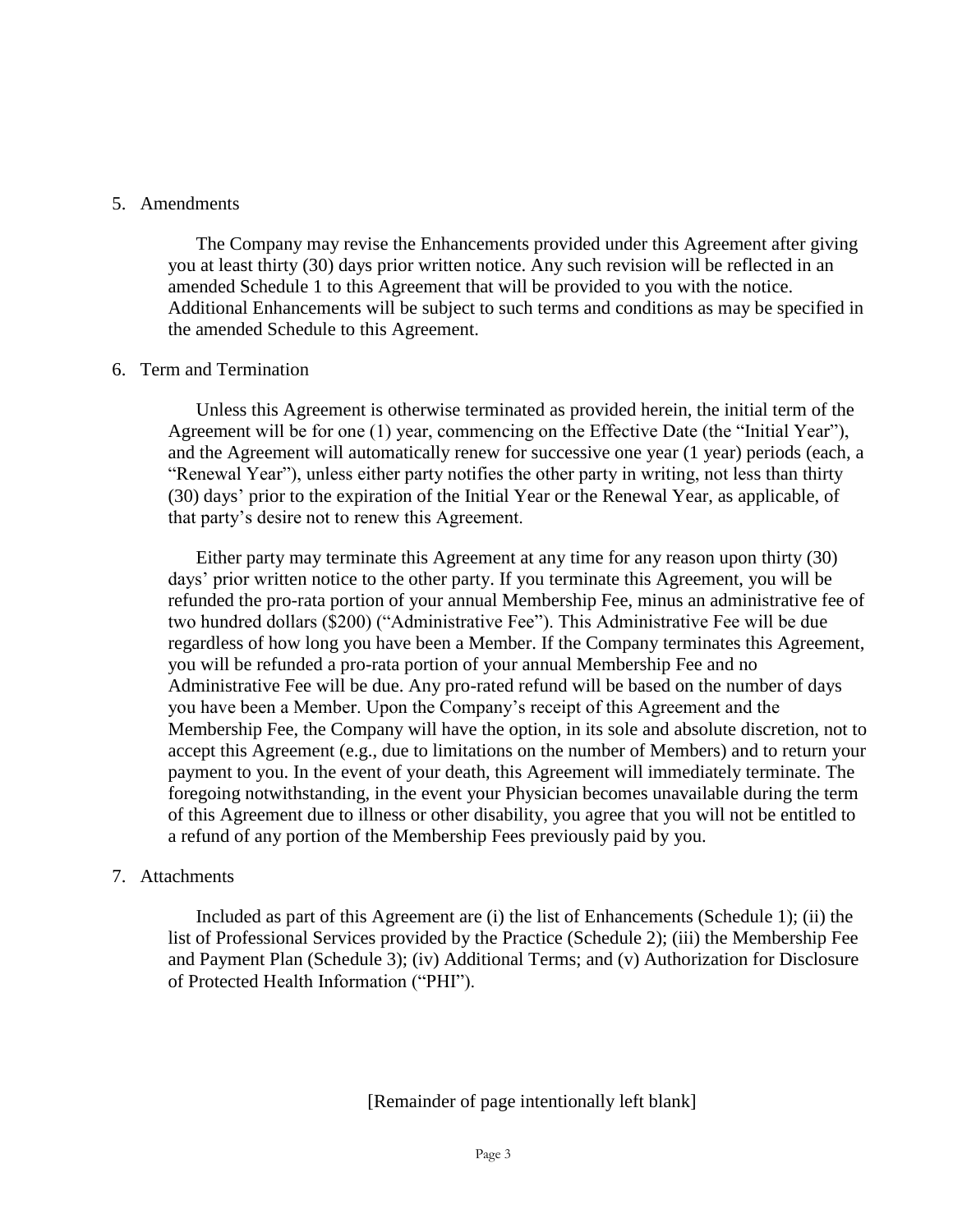**IN WITNESS WHEREOF**, the parties intending to be legally bound have executed this Agreement on the date first written below.

**Siegal CCPHP, LLC:**

 **MEMBER**:

By:  $\qquad \qquad$ 

Effective Date: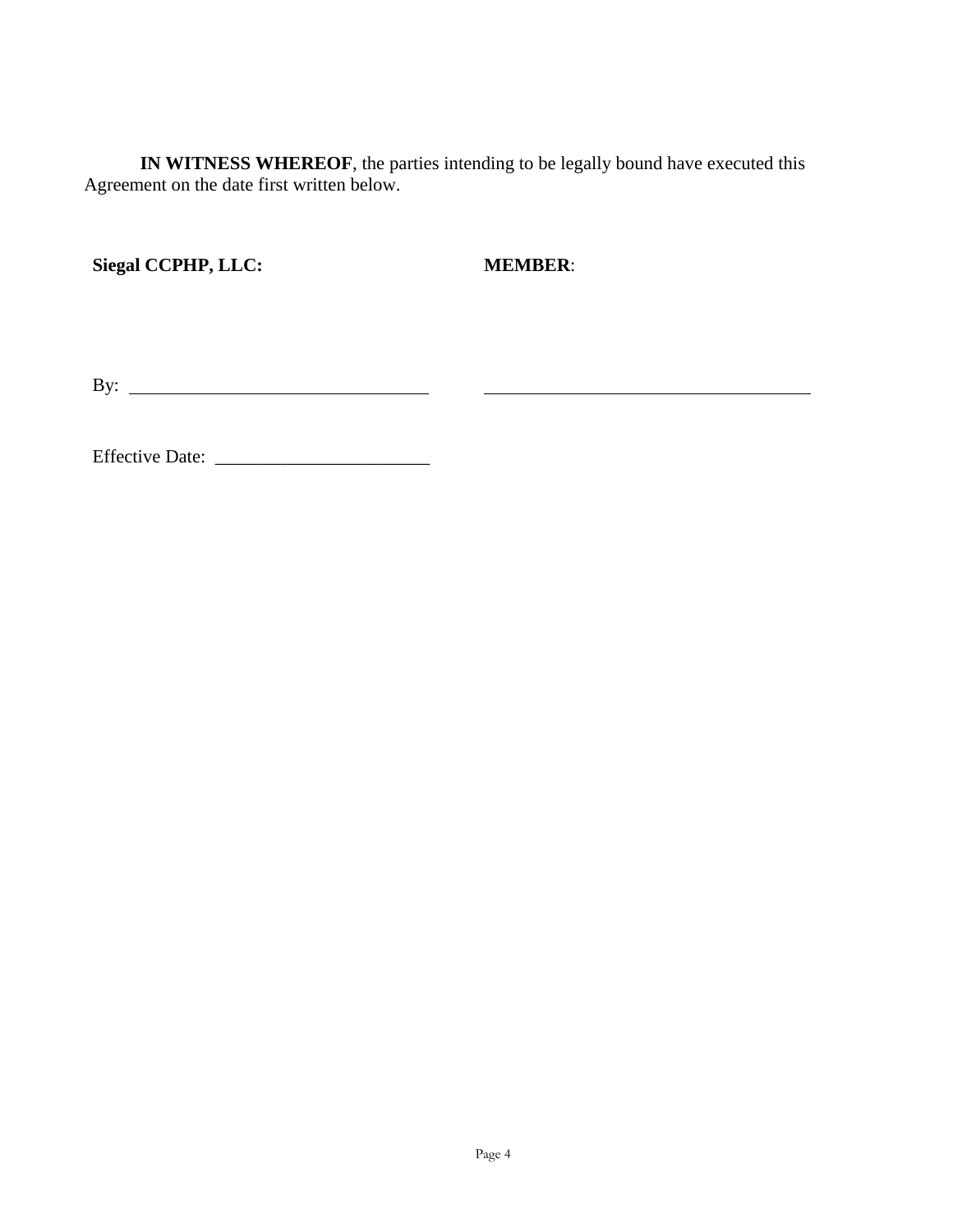## **ENHANCEMENTS**<sup>1</sup>

- 1. **Panel Limits.** The Company will arrange for your Physician to agree to limit the size of his membership panel to provide personalized care and attention to individual patient needs. The Company will also arrange for your Physician to agree to be available to agree to provide the Professional Services described on Schedule 2.
- 2. **Communications Access.** The Company will arrange with your Physician to have telephone, cellular phone, facsimile, and e-mail service, and will provide you with information on how to contact your Physician through those means (collectively, the "Communications Enhancements"). The Company will arrange for your Physician generally to be available to communicate with you (or your authorized representatives) through one or more of the Communications Enhancements, including to consult with health care providers attending to you out of state, overseas or otherwise outside of the Company's usual service area. Telephone and email communications will be responded to as quickly as reasonably feasible. In the event that your Physician is not available due to vacation or other reasons, alternative communication with another practitioner at the Practice or with another covering physician will be arranged. Additional charges may apply for international or unusual communication expenses.
- 3. **Same-day/Next-day Appointments.** The Company will arrange for you to be able to use the Communications Enhancements to make same-day (or, where appropriate, next business day) appointments to see your Physician (or if your Physician is unavailable due to vacation or other reason, to see another covering physician or other health care provider), including appointments for non-urgent care, regardless of medical necessity.
- 4. **Extended Patient Appointments.** The Company will arrange for you to be able to have appointments with your Physician for routine visits of such length as will enable you to discuss your health-related concerns, regardless of medical necessity.
- 5. **Extended Patient Hours.** The Company will arrange for your Physician to agree to be available, upon reasonable request, for office during normal office hours. Under special circumstances, weekday evening appointments may be provided on occasion if medically appropriate and mutually agreed.
- 6. **Wait Time.** The Company will arrange for your Physician to use his best efforts to be available to you at the time of your scheduled appointment, with minimal waiting time, unless your Physician is attending to a medical urgency or emergency, or is delayed for other good reason.
- 7. **Office Services.** The Company will arrange to provide you with access to a comfortable reception area with internet access and educational materials for the occasional brief wait for your Physician.

\_\_\_\_\_\_\_\_\_\_\_\_\_\_\_\_\_\_\_\_\_\_\_\_\_\_\_\_\_\_

 $1$  The Membership Fee pays only for the Enhancements listed on this Schedule that are furnished, or arranged to be furnished, by the Company. The Membership Fee does not cover or pay for any Professional Services. All Professional Services are provided and billed for by the Practice and your Physician.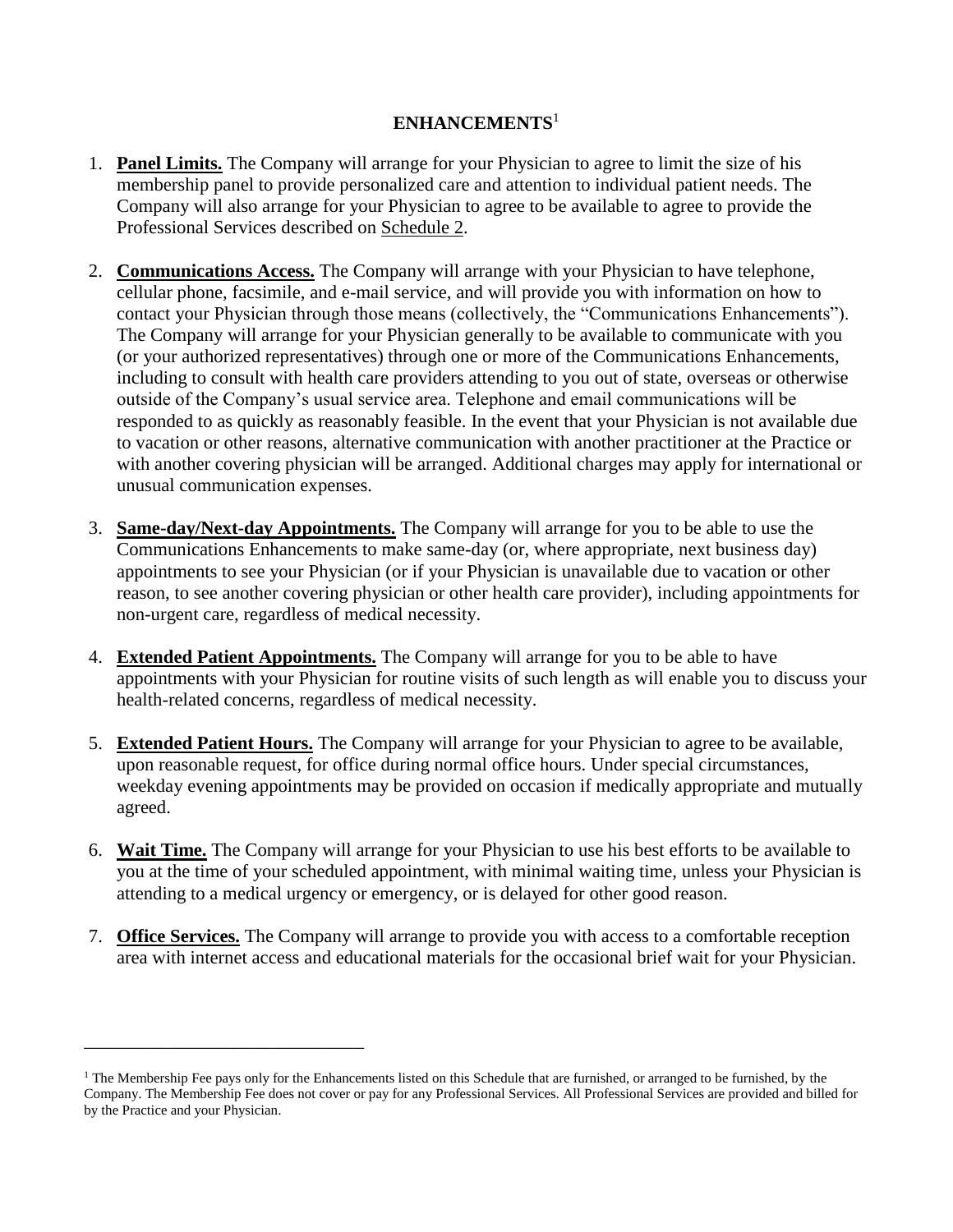- 8. **Dedicated Office Personnel/Expedited Check-in and Check-out.** The Company will arrange for staff to be available at your Physician's office to provide you with personalized administrative service, including expedited check-in and check-out. The Company's goal is to minimize your waiting time whenever possible and to provide you with outstanding service.
- 9. **Personal Administrative Assistant.** The Company will arrange to provide a personal administrative assistant dedicated to addressing and coordinating the administrative aspects of Members' health needs, including assisting you with referrals and scheduling appointments.
- 10. **Walk-In Services.** The Company will arrange for your Physician or other practitioners at the Practice to agree to be available to provide Members with walk-in blood pressure and other vital sign screenings without appointment during normal office hours.
- 11. **Telemedicine Services Availability.** The Company will assist the Practice to make available to you opportunities for telemedicine or "virtual" visits in appropriate circumstances.
- 12. **Medical Staff Privileges.** The Company will arrange to have your Physician agree to maintain medical staff privileges at Mount Sinai West, St. Luke's and Lenox Hill Hospitals, and to have your Physician agree to facilitate your medical care at that hospital, or such other institution you choose for your medical needs.
- 13. **Physical Fitness Services.** Upon your request, the Company will arrange for you to have a physical fitness consultation with an exercise specialist. A personalized exercise plan will be recommended based on your underlying health, level of fitness, and personal goals. The cost of consultations and/or training sessions will be your responsibility.
- 14. **Nutrition Services.** In addition to any nutritional consultation available under your health insurance plan, upon your request, the Company will arrange for you to have a consultation with a qualified community-based nutritionist, regardless of medical necessity. The cost of consultations will be your responsibility to the extent that the visits are not covered by your health insurance plan.
- 15. **"SENS Solution" Health Assessment.** The Company has arranged to offer you a personalized assessment of your overall wellness status and needs through a program that we refer to as "SENS Solution." The SENS program focuses on four lifestyle pillars: Sleep, Exercise, Nutrition, and Stress Management. The SENS assessment takes a close look at the four pillars by having you fill out an electronic self-assessment tool, the results of which are reviewed by a SENS Health Coach, and which can help your Physician and Health Coach work together to create and monitor a wellness plan that's customized for you. *Note that this assessment is not a clinical assessment, and the assessment and plan are not intended to be, or construed as, a Welcome to Medicare exam or an annual covered wellness visit or test, or clinical service.*
- 16. **SENS Solution Health Coaching Program.** The Company has arranged to offer you access to a SENS Health Coach, who, utilizing the SENS assessment, will provide you with customized support and education, to help you identify and resolve potential barriers to a healthier lifestyle. If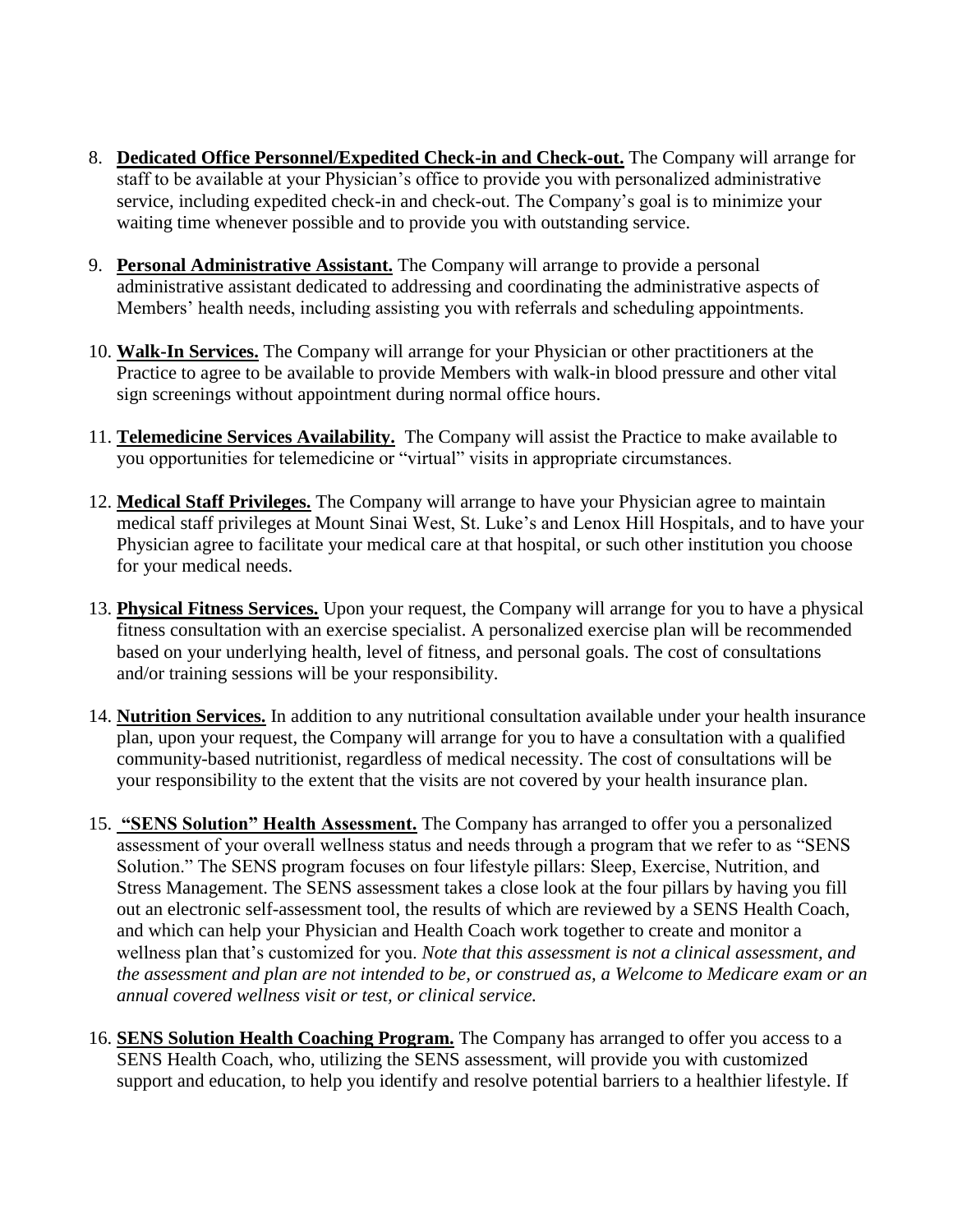you participate in the SENS program, your SENS Health Coach will consult with your Physician and help you achieve your wellness goals, one step at a time.

- 17. **Travel Medical Services.** The Company will arrange for your Physician to provide, upon request, travel medical advice relating to immunization requirements and other travel issues, and for the Practice to assist you, on request, to arrange for MediVac services if needed. You will be required to pay the cost of any vaccines and MediVac services.
- 18. **Digital Health and Wellness Tips.** The Company will provide tips and information to promote and facilitate wellness and a healthy lifestyle.
- 19. **Member Events.** Upon your request, from time to time, the Company will sponsor and/or inform you about wellness-related events in your community.
- 20. **Access to Discounts.** The Company will arrange for you to receive discounts for wellness, healthy living and related services.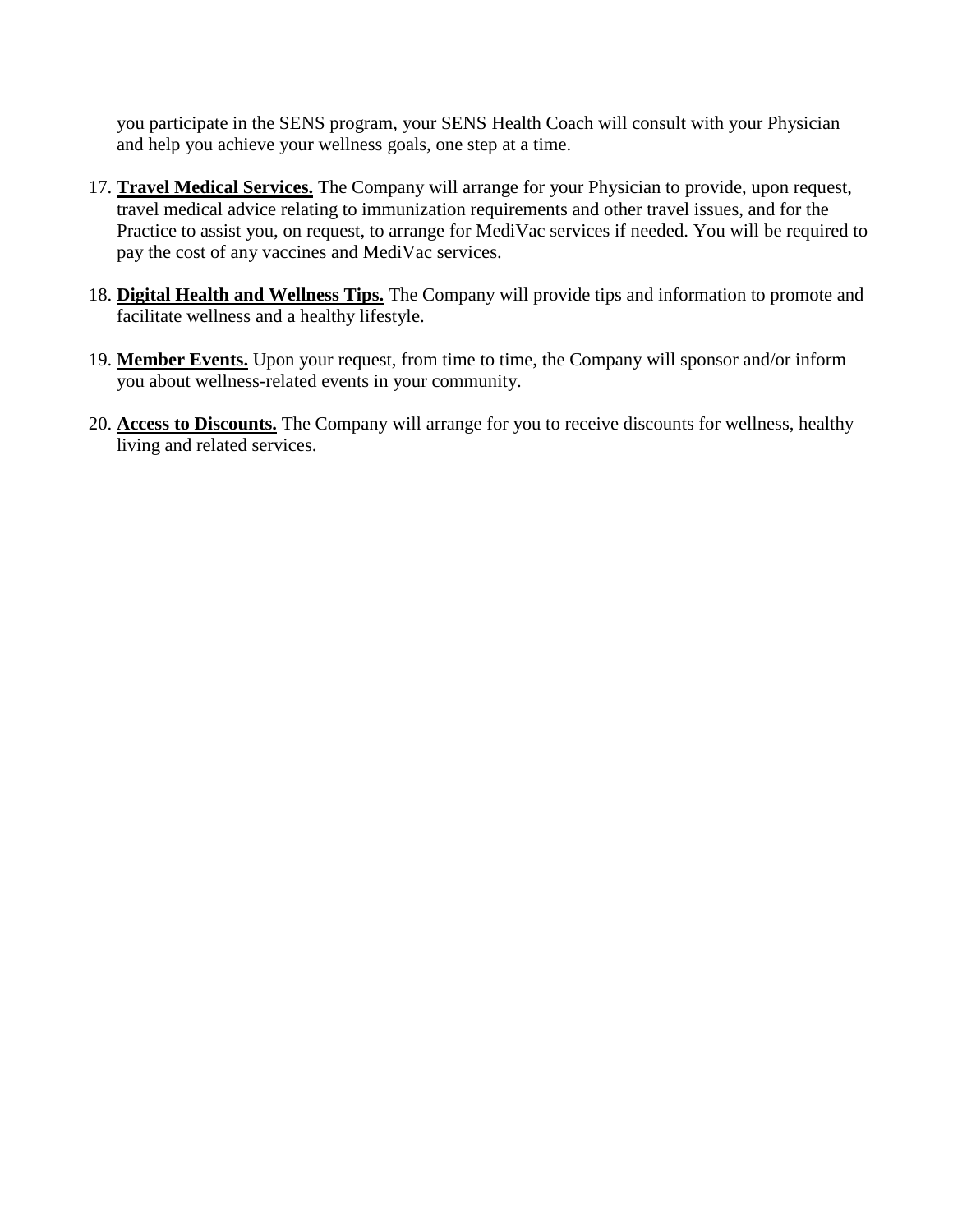## **SCHEDULE 2**

# **PROFESSIONAL SERVICES <sup>2</sup>**

Your Physician has agreed to be available to provide you with the following services:

- 1. **Panel Limits.** Your Physician will limit the size of his membership panel and will provide the Professional Services described on this Schedule 2.
- 2. **24/7 Availability.** Your Physician generally will be available to communicate with you (or your authorized representatives) 24 hours a day, seven days a week, through one or more of the Communications Enhancements, unless your Physician is unavailable due to vacation or other reasons, in which case communication with another practitioner at the Practice or covering physician will be arranged. Additional charges may apply for international or unusual communication expenses.
- 3. **Same-day/Next-day Appointments.** You will be able to make same-day (or, where appropriate, next business day) appointments to see your Physician (or if your Physician is unavailable due to vacation or other reason, to see a covering physician or other health care provider), including appointments for non-urgent care, regardless of medical necessity.
- 4. **Extended Patient Appointments.** Appointments with your Physician will be of such length as are reasonably necessary to review and discuss your medical concerns.
- 5. **Extended Patient Hours.** Your Physician will be available for office visits during normal office hours. Under special circumstances, weekday evening appointments may be provided on occasion, if medically appropriate and mutually agreed.
- 6. **Wait Time.** Your Physician will use his best efforts to be available to you at the time of your scheduled appointments, with minimal waiting time, unless your Physician is attending to a medical urgency or emergency, or is delayed for other good reason.
- 7. **Executive-Style Annual Physical.** Your Physician will provide you with an annual executivestyle physical examination, to include the taking of a detailed personal, medical and family history, a detailed physical examination, and appropriate testing focusing on early detection and prevention of disease. The Practice will bill you separately for, and will collect from you or your health plan (if applicable), for all Professional Services.

\_\_\_\_\_\_\_\_\_\_\_\_\_\_\_\_\_\_\_\_\_\_\_\_\_\_\_

<sup>&</sup>lt;sup>2</sup> All Professional Services are provided and billed for by the Practice or your Physician, not by the Company. The Membership Fee does not cover or pay for any Professional Services provided by the Practice or your Physician.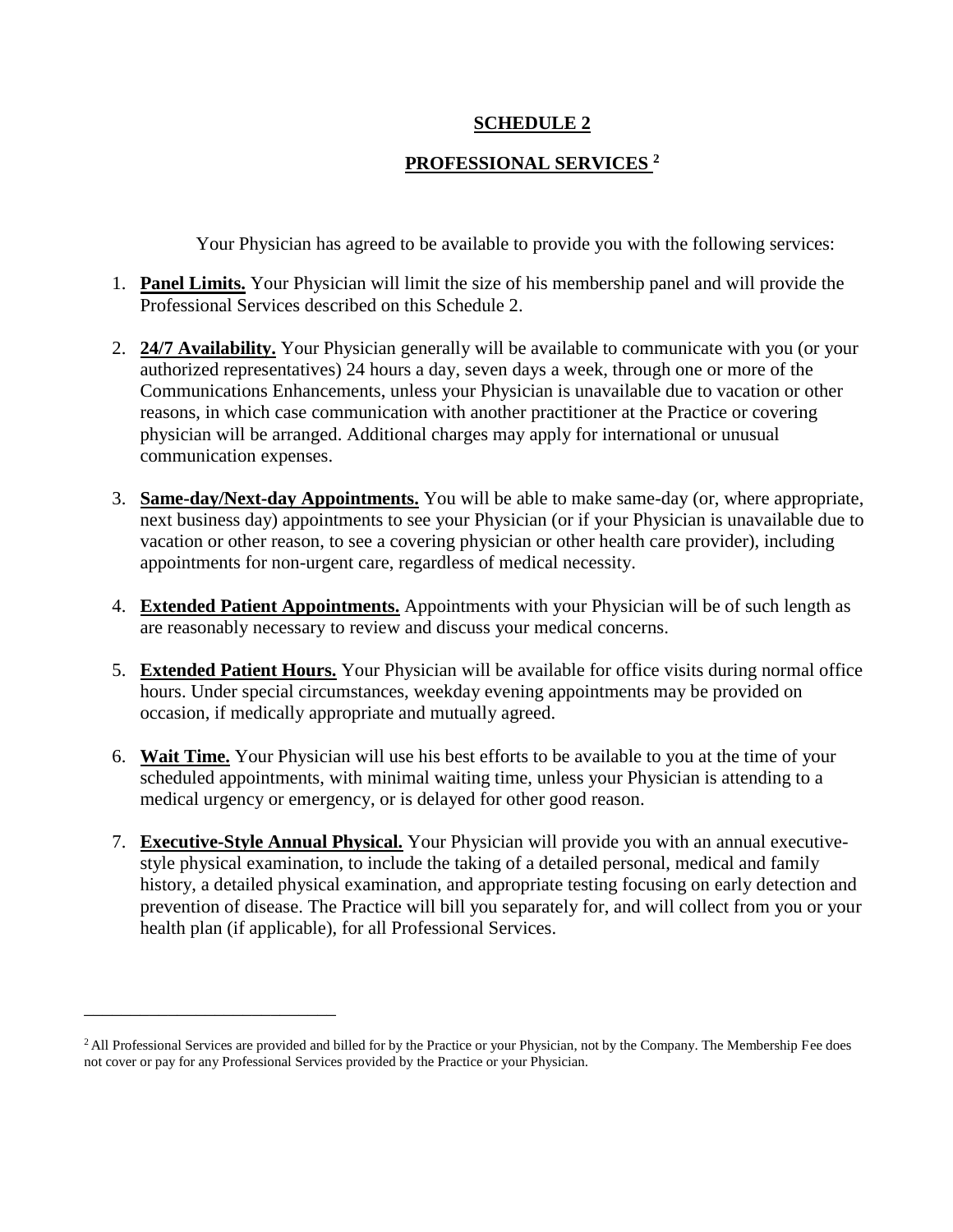- 8. **SENS Solution Wellness Plan.** Upon your request, and with the benefit of your SENS assessment, if applicable, your Physician will provide you with a personalized wellness plan, to be reviewed and updated at your annual visits and will consult with your health coach regarding the health coaching support that would facilitate implementation of your wellness plan. *The SENS assessment is not a clinical assessment, and the assessment and wellness plan are not intended to be, or construed as, a Welcome to Medicare exam or an annual covered wellness visit or test. The preparation of the wellness plan is at no additional cost to you; but you may be financially responsible for certain services outlined in your wellness plan, to the extent additional charges for those services apply.*
- 9. **Mental Health Screening.** Upon request, your Physician will perform a preliminary mental health screening examination and, if appropriate, make referrals to qualified mental health service providers in your community.
- 10. **Referrals.** Your Physician will provide you with appropriate clinical referrals to high quality services and specialists which/who are appropriate to your personal and clinical care needs.
- 11. **Connectivity to Top Doctors**. Your Physician will, when appropriate, consult with Castle Connolly Medical Ltd. ("CCML") "Top Doctors," in connection with your care. CCML is a research organization, known for its America's Top Doctors® series, and its program identifying and listing 50,000+ Top Doctors across the country and around the world.
- 12. **Care Navigation.** Your Physician, working with other practitioners, will, to the extent reasonably feasible, be involved in coordinating and helping to manage your medical care outside your Physician's office, including in the hospital, skilled nursing, rehabilitation and/or home setting.
- 13. **Prescription Facilitation.** Your Physician will fill your prescription refill requests by phone, fax, or e-mail, and will ensure that refill requests received during normal business hours and approved will be transmitted to your pharmacy on the same day.
- 14. **Test Result Communications.** Your Physician or Practice professional staff will communicate directly with you about your test results in a timely manner.
- 15. **Travel Medical Services.** On request, your Physician will provide you with travel medical advice, either himself or by referral to a travel or infectious disease specialist, and will provide those recommended vaccinations he is licensed to provide. If you request, your Physician will also arrange for MediVac services in appropriate situations. You will be required to pay the cost of any vaccines or MediVac services.
- 16. **Walk-In Services.** Your Physician or other practitioner at the Practice will provide you walk-in blood pressure and other vital sign screenings without appointment during normal office hours.
- 17. **Virtual Visit/Telemedicine Services.** Your Physician or other practitioner at the Practice will provide you virtual visits via telemedicine access, if requested, to the extent that such visits are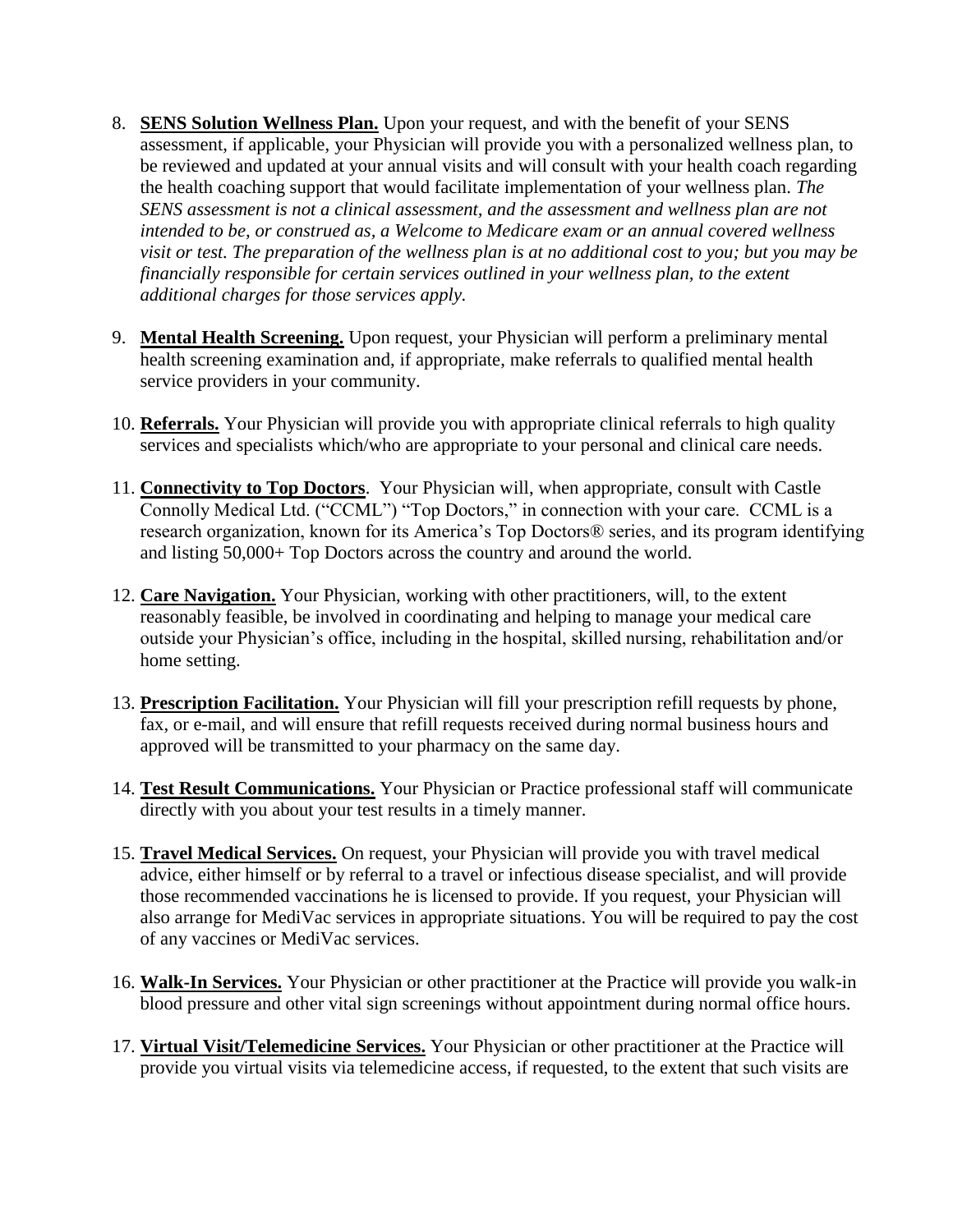considered clinically appropriate and practicable, taking into consideration the technology available through the Practice.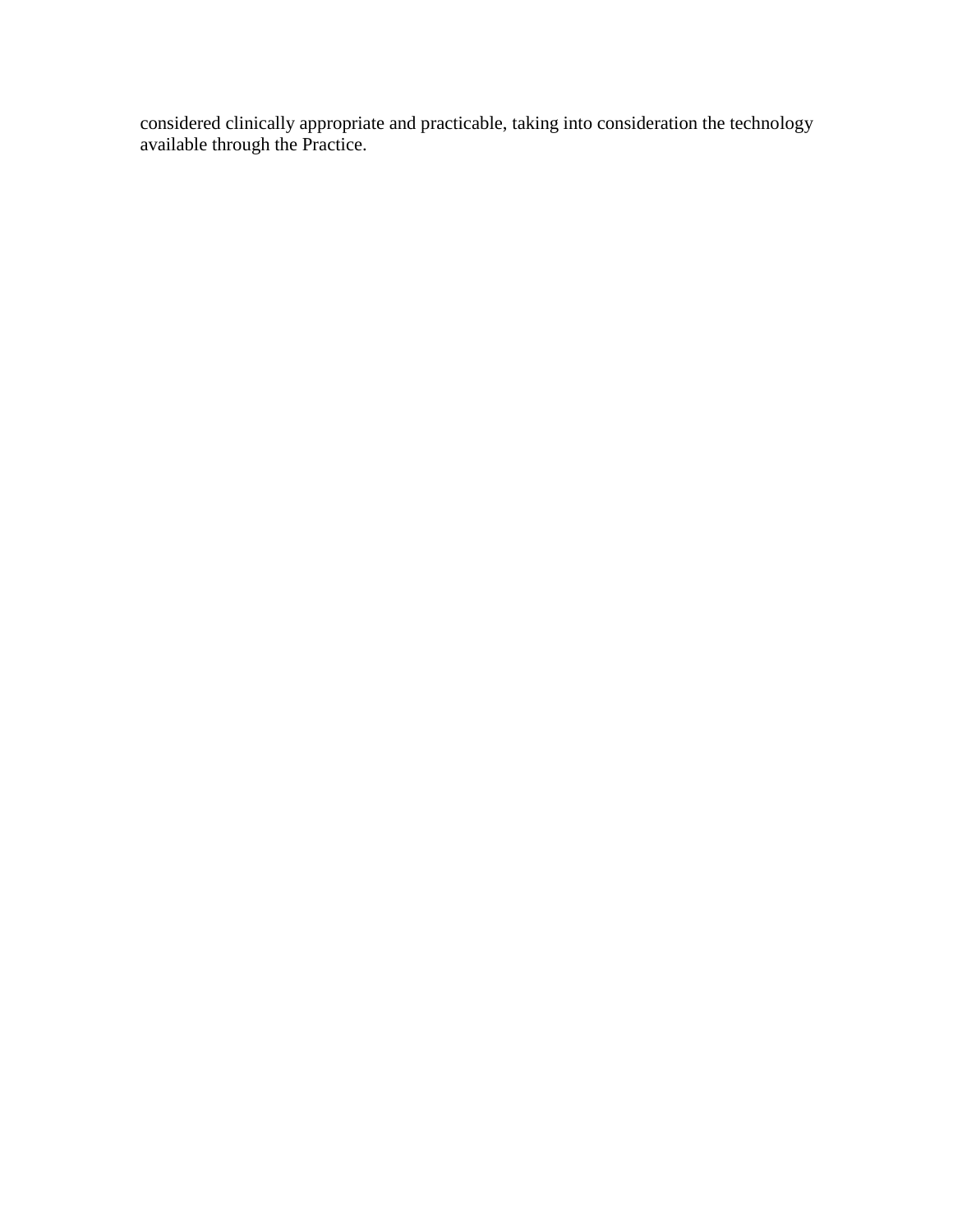

## **MEMBERSHIP FEES AND PAYMENT PLAN**

Membership Fee:

 $\Box$  \$2,500/year

Select Payment Method:

 $\Box$  Payment Options Annually with no processing cost.

\_\_\_\_\_\_\_\_\_\_\_\_\_\_\_\_\_\_\_\_\_\_\_\_\_\_\_\_\_\_\_\_\_\_\_\_\_\_\_\_\_\_\_\_

- $\square$  Semi-annually with a 2.5% processing cost applied to each payment.
- $\Box$  Quarterly with a 5% processing cost applied to each payment. Quarterly installments will be charged automatically to the credit card on file on January 1st, April 1st, July 1st, and October 1st each year you are a Member. An initial installment is paid with this Agreement, prorated for the period between the commencement date of this Agreement and the first automatically scheduled installment.

| Name on card:                       |  |
|-------------------------------------|--|
| Card number:                        |  |
| Exp. date:                          |  |
| <b>Complete Member Information:</b> |  |
| Name:                               |  |
| DOB:                                |  |
| Address:                            |  |
| Phone:                              |  |
| Email:                              |  |
| Signature:                          |  |

<sup>&</sup>lt;sup>3</sup> Semi-annual and quarterly installments will be charged automatically to the credit card on file on January 1st, April 1st, July 1-st, and October 1 st each year you are a Member. An initial installment is paid with this Agreement, prorated for the period between the commencement date of this Agreement and the first automatically scheduled installment.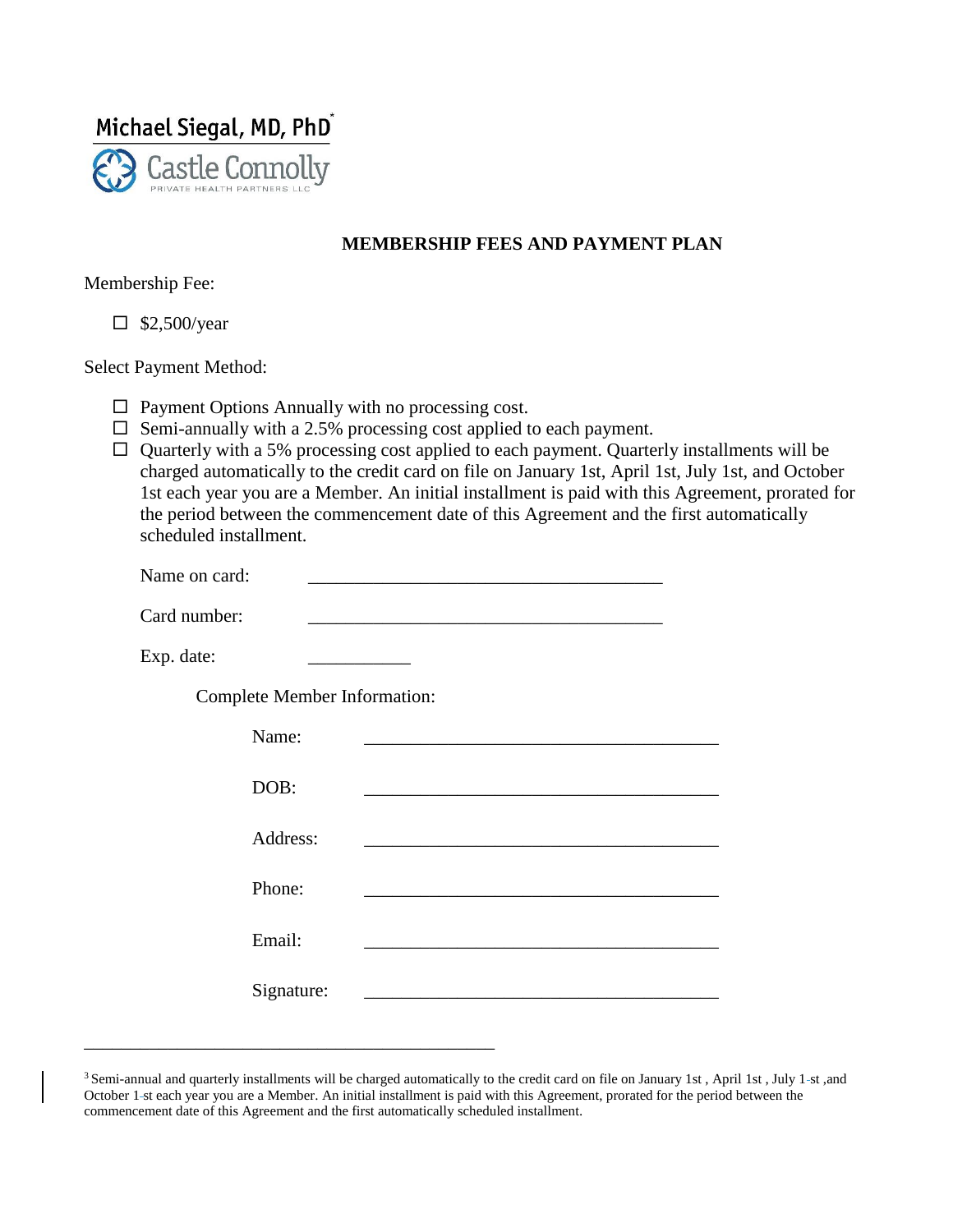# **ADDITIONAL TERMS**

1. **Additional Charges.** Certain Enhancements may carry additional charges as set forth in the Schedules to this Agreement. If you elect to use an Enhancement that carries an additional charge, you agree to pay the additional charge.

# 2. **E-mail Communications**

- a. You authorize the Company, the Practice and your Physician to communicate with you by e-mail regarding your "protected health information" ("PHI") (as that term is defined in the Health Insurance Portability and Accountability Act ("HIPAA") of 1996 and its implementing regulations) using your e-mail address shown on Schedule 3 to this Agreement.
- b. In so agreeing, you acknowledge that:
	- i. E-mail is not a secure medium for sending or receiving PHI and, in particular, if you send or receive e-mail through your employer's e-mail system, your employer may have the right to review it;
	- ii. Although the Company, the Practice and your Physician will make reasonable efforts to keep e-mail communications confidential and secure, neither the Company, nor the Practice, nor your Physician can assure or guaranty the confidentiality of e-mail communications;
	- iii. In the discretion of the Practice and/or your Physician, e-mail communications may be made a part of your permanent medical record; and
	- iv. E-mail is not an appropriate means of communication regarding emergency or other time-sensitive issues or for inquiries regarding sensitive information.
- c. Accordingly, you also agree that:
	- i. You will not use e-mail to communicate regarding emergencies or other timesensitive issues, or to communicate regarding other sensitive information, but rather will communicate such information through one of the other communication means specified on Schedule 1;
	- ii. If you do not receive a response to your e-mail message within two (2) days, you will use another means of communication to contact the Practice or your Physician;
	- iii. Neither the Company, the Practice, nor your Physician shall be liable to you for any loss, cost, injury or expense caused by, or resulting from: (a) a delay in responding to you as a result of technical failures, including, but not limited to, technical failures attributable to any internet service provider, power outages,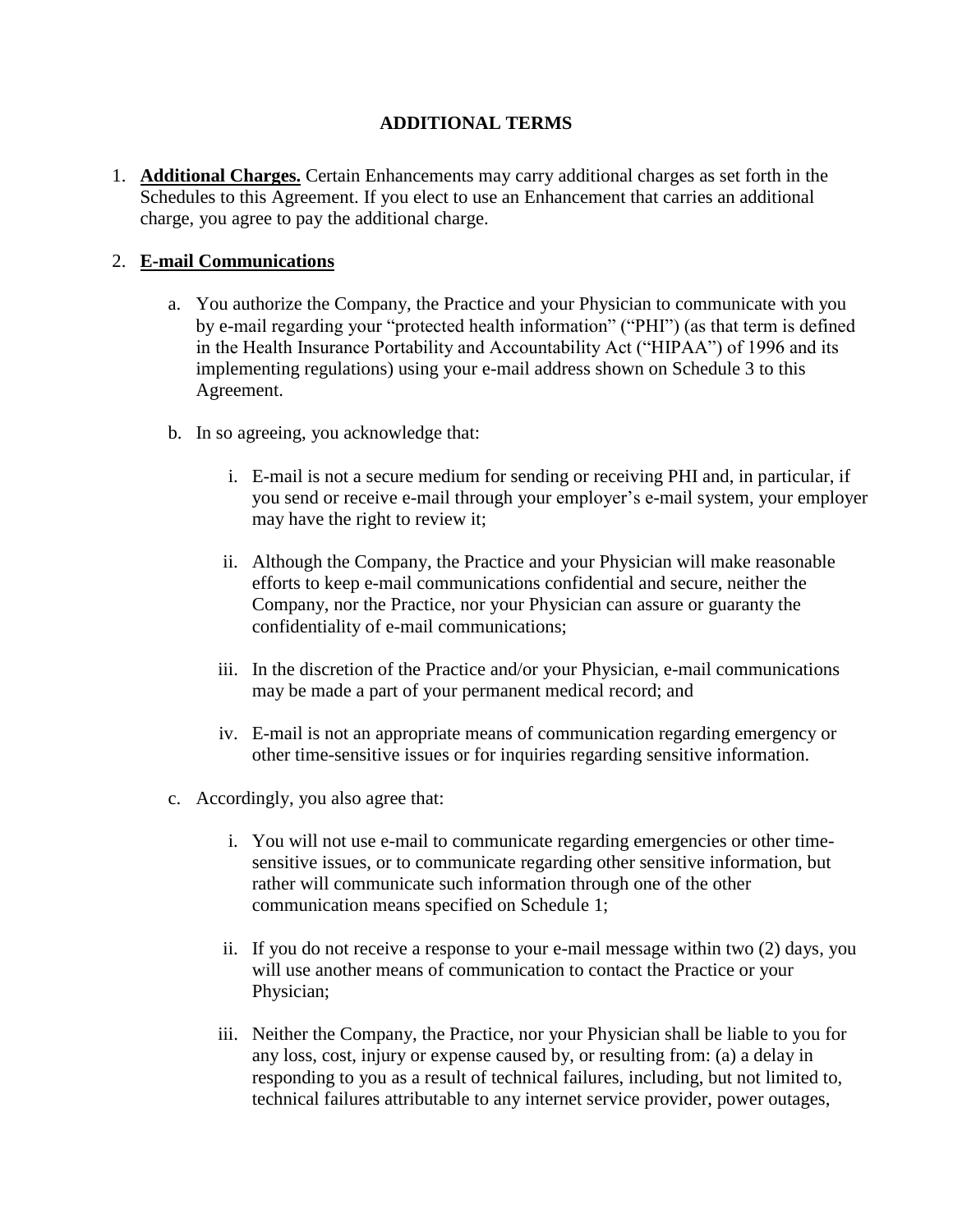failure of any electronic messaging software, failure to properly address e-mail messages, failure of the Company's computers or computer network, or faulty telephone or cable data transmission; (b) any interception of e-mail communications by a third party; or (c) your failure to comply with the guidelines regarding use of e- mail communications set forth in this Section; and

- iv. The Practice may but is not obligated to keep copies of e-mail messages that you send to your Physician, or your Physician sends to you, and your Physician may include such messages in your medical record.
- 3. **Notices.** Except as provided in Section 3 of these Additional Terms, any communication required or permitted to be sent under this Agreement shall be in writing and sent via facsimile, via recognized overnight courier, or via certified mail, return receipt requested (a) to the Company at the address as set forth on its website, https://ccphp.net, Attention: Company Administrator, and (b) to you at the address set forth in this Agreement. Either party may change its address by notifying the other party in accordance with this paragraph.
- 4. **Governing Law.** This Agreement shall be governed by and construed in accordance with the laws of the State of New York, notwithstanding the principles of conflicts of laws.
- 5. **Waiver.** The failure of a party to insist upon strict adherence to any term of this Agreement on any occasion shall not be considered a waiver or deprive that party of the right thereafter to that term or any other term of this Agreement.
- 6. **Severability.** If any provision of this Agreement shall be declared invalid or illegal for any reason whatsoever, then notwithstanding such invalidity or illegality, the remaining terms and provisions of this Agreement shall remain in full force and effect in the same manner as if the invalid or illegal provision had not been contained herein.
- 7. **Counterpart as an Original.** This Agreement may be executed in more than one counterpart, and each executed counterpart shall be considered as the original.
- 8. **Rights Unaffected.** No amendment, supplement or termination of this Agreement shall affect or impair any rights or obligations which shall have theretofore matured hereunder.
- 9. **Interpretation of Syntax.** All references made and pronouns used herein shall be construed in the singular or plural, and in such gender, as the sense and circumstances require.
- 10. **Successors.** This Agreement shall be binding upon and shall inure to the benefit of the parties and their respective successors, assigns, heirs, executors and administrators.
- 11. **Further Actions.** Each of the parties agrees that it shall hereafter execute and deliver such further instruments and do such further acts and things as may be required or useful to carry out the intent and purpose of this Agreement and as are not inconsistent with the terms hereof.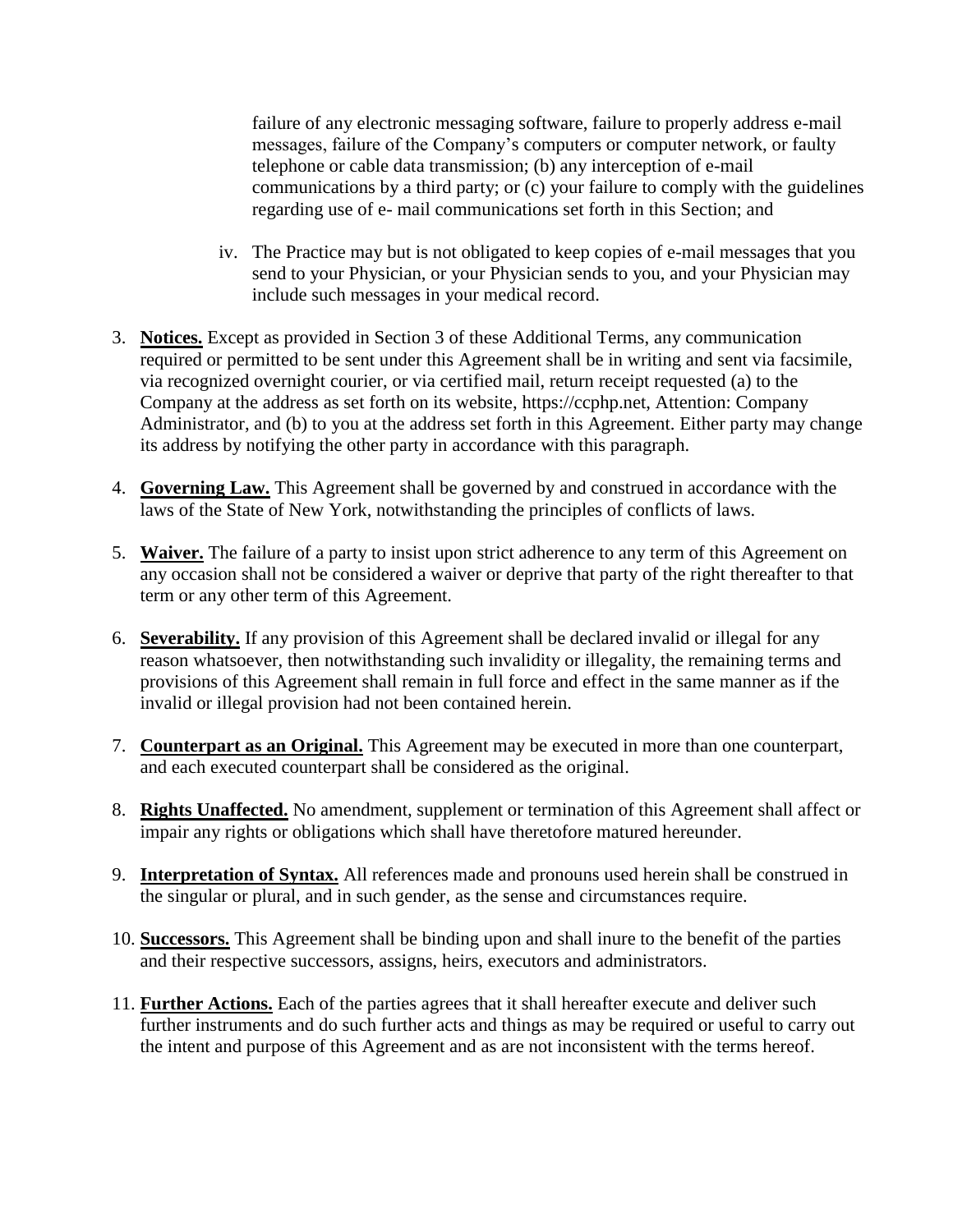- 12. **No Assignment.** You may not assign your rights, duties and obligations under this Agreement without the prior written consent of the Company, whose consent may be withheld for any reason. Any attempt to assign said rights, duties and obligations without the prior written consent of the Company shall be null and void and of no force or effect.
- 13. **Entire Agreement; Amendment.** The parties certify that this Agreement, including its schedules and exhibits, contains the entire agreement of the parties and supersedes any currently existing agreement between the parties regarding the subject matter of this Agreement. This Agreement may not be changed orally, and may only be amended by an agreement in writing signed by the parties; except that amendments to the Membership Fee may be made as set forth in Section 4 of the main body of this Agreement, and the Enhancements may be amended as set forth in Section 5 of the main body of this Agreement.
- 14. **Survival.** The covenants contained herein that contemplate performance after termination or expiration of this Agreement shall survive any termination or expiration of this Agreement.